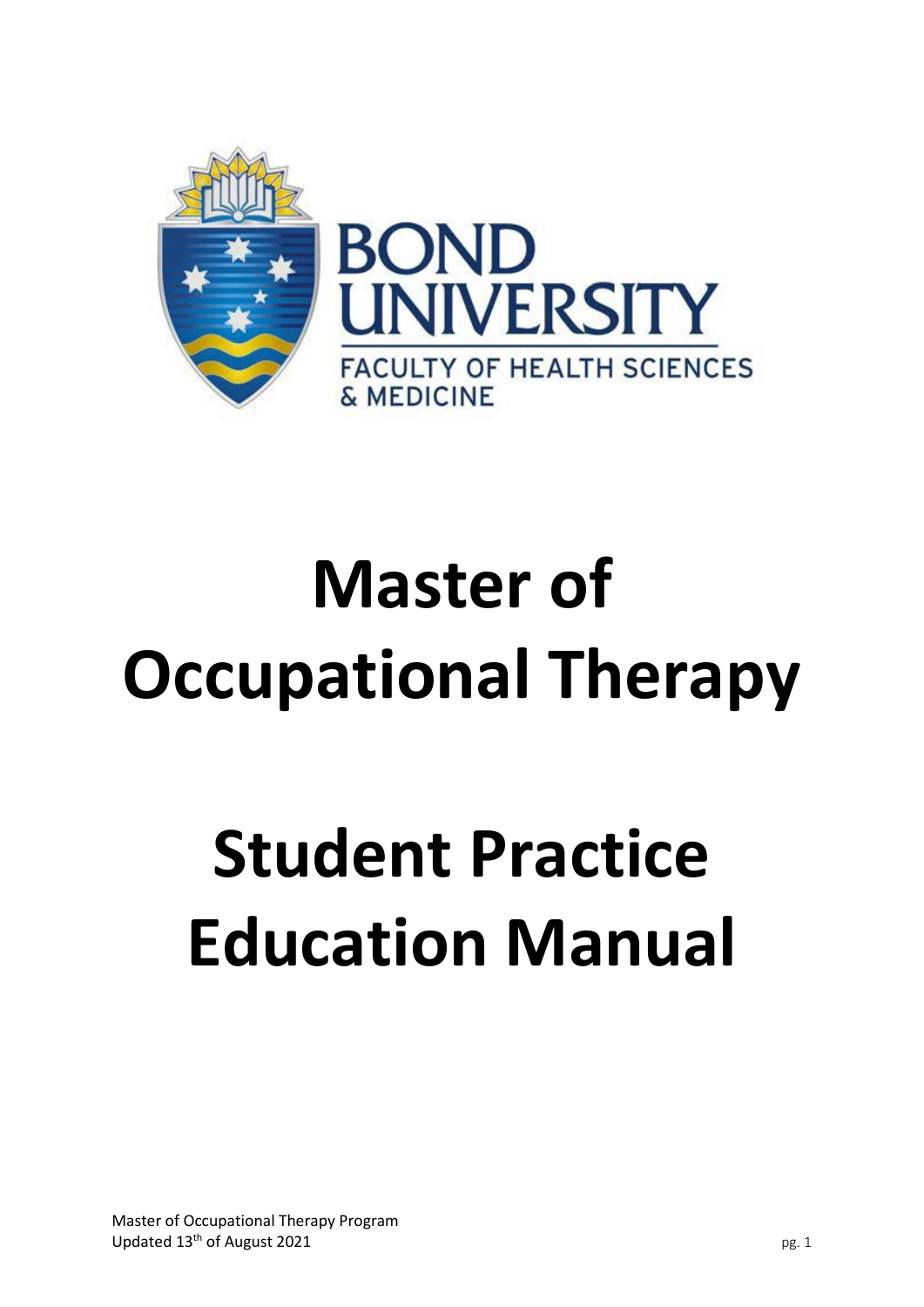## **Contents:**

| 1.1 |                                                                           |  |
|-----|---------------------------------------------------------------------------|--|
| 1.2 |                                                                           |  |
| 1.3 |                                                                           |  |
| 1.4 | Practice Education by Semester for Master of OT program, September        |  |
|     |                                                                           |  |
| 1.5 | Practice Education by Semester for Master of OT program, May intake       |  |
|     |                                                                           |  |
|     | Section 2 - Practice education roles, responsibilities, and requirements7 |  |
| 2.1 |                                                                           |  |
| 2.2 |                                                                           |  |
| 2.3 |                                                                           |  |
| 2.4 |                                                                           |  |
| 2.5 |                                                                           |  |
| 2.6 |                                                                           |  |
| 2.5 |                                                                           |  |
|     | Section 3 - Assessment, Supervision and problem solving on placement 12   |  |
| 3.1 |                                                                           |  |
| 3.2 |                                                                           |  |
| 3.3 |                                                                           |  |
| 3.4 |                                                                           |  |
|     | Section 4 - FAQ's                                                         |  |
| 4.1 |                                                                           |  |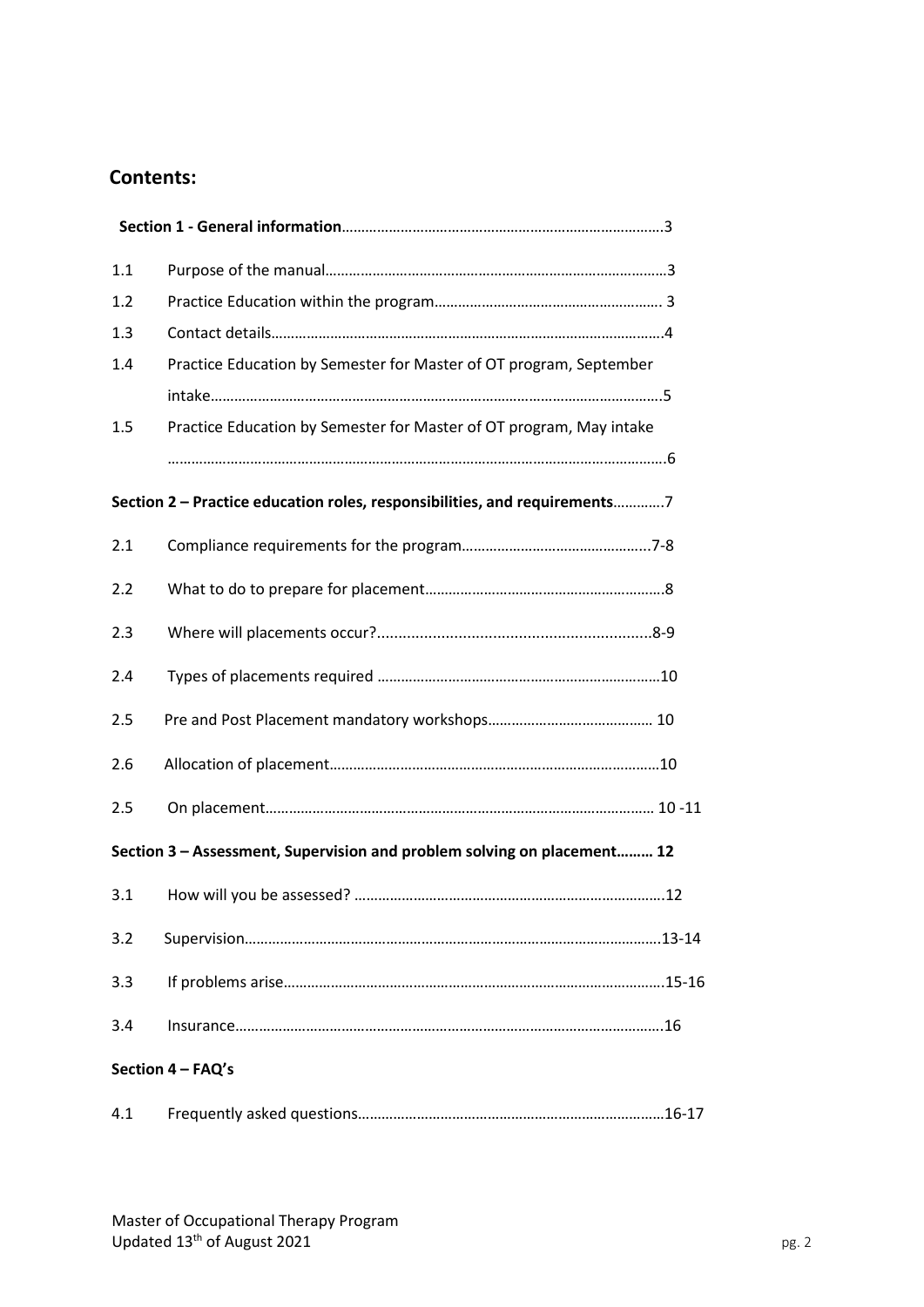### **Section 1: General Information**

#### **1.1 Purpose of the manual:**

This manual provides essential information relevant to practice education in which students engage as part of the curriculum across the two-year Master of Occupational Therapy program at Bond University. Practice education is an integral and vital process, providing students with learning experiences aimed at integrating knowledge and skills at progressively higher levels of responsibility and performance during the two years of the program.

#### **1.2 Practice Education within the Program:**

In accordance with the requirements of the Occupational Therapy Council (OTC) and the World Federation of Occupational Therapists (WFOT), the Program includes over 1000 hours of practice education to exceed minimum requirements and to provide you with opportunities to translate theory into practice and consolidate your clinical skills. Practice education experiences are an integral component of occupational therapy entry-level education, in which students learn to integrate knowledge, professional reasoning and professional behaviour and develop knowledge, skills and attitudes to the level of competence required of qualifying occupational therapists.

At Bond University, practice education, also known as 'fieldwork' or 'clinical education' is spread throughout the program, from the first semester to the last. Practice education includes a range of practical learning activities including problem-based case study work, video assessments, simulation and in-depth, evidence informed reflective practice and work integrated learning placements in community health and social care settings. The practice education requirements will be graded to allow you to develop and consolidate your skills and gain foundational experience in a range of practice settings relevant to occupational therapy. An overview of the practice education program by semester is provided below in table 1. Please note that paid or voluntary work completed outside of the context of the Program will not be counted towards placement hours but may be valuable for future practice.

While studying the program, the University will register you with the Occupational Therapy Board of Australia as a registered student. This requires you to uphold the standards of practice required by national law to protect the public. For more information about student registration, please visit [http://www.ahpra.gov.au/Registration/Student-Registrations.aspx.](http://www.ahpra.gov.au/Registration/Student-Registrations.aspx) Please note that you do not need to register individually with AHPRA, as this is completed by the University.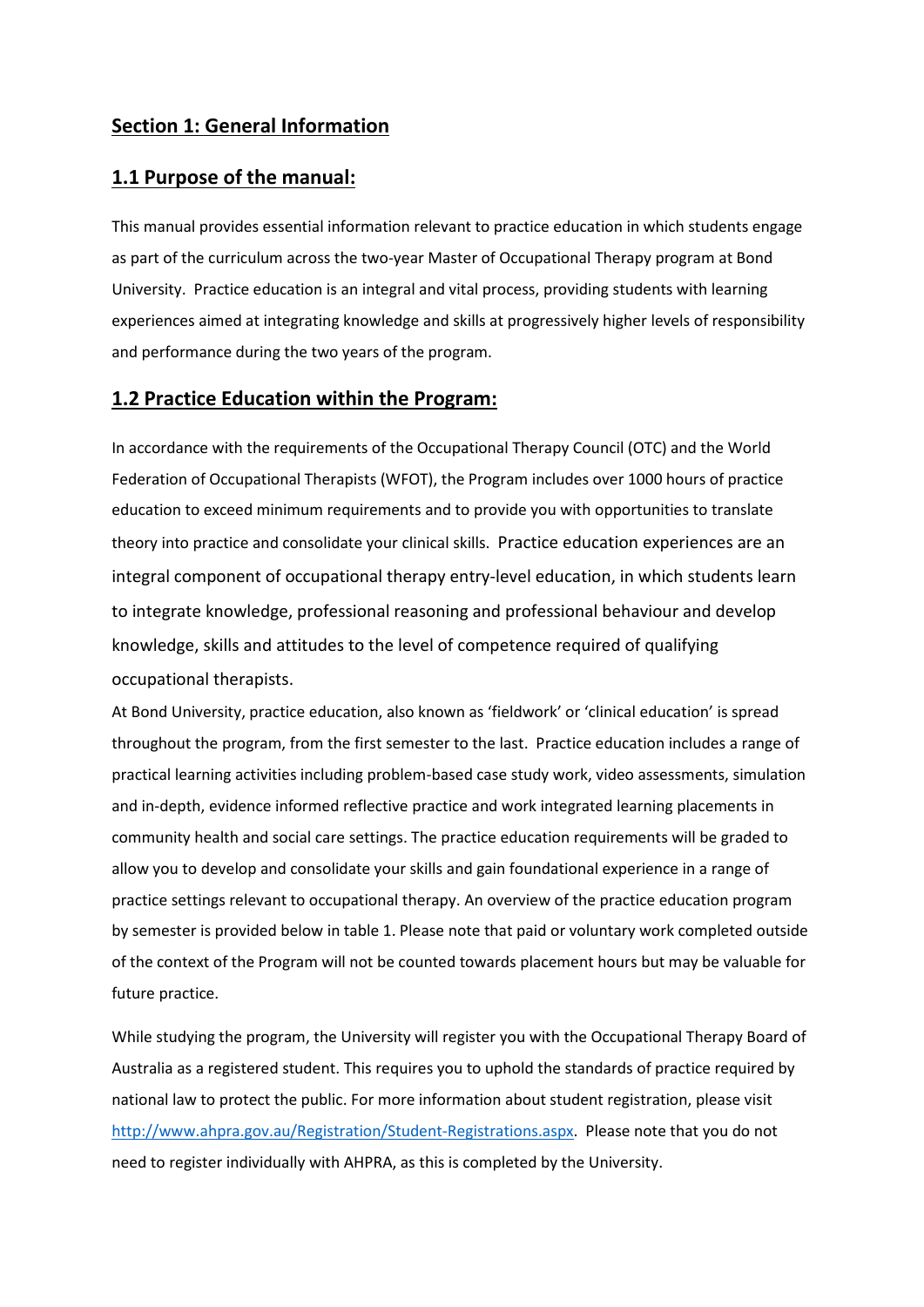## **1.3 Contact details:**

#### **Academic Coordinator of Clinical Education (ACCE):**

The Academic Coordinator of Clinical Education (ACCE)is the first point of contact for students, supervisors, and placement coordinators regarding Practice Education. The ACCE organises your placements and is available to help and guidance should you experience difficulties or have concerns in relation to any aspects of Practice Education.

Information is also available via the ilearn Occupational Therapy Community page – see the following link: Practice Education

• **ACCE:** Kellie Tune Email[: otclined@bond.edu.au](mailto:otclined@bond.edu.au) Tel: +61 7 55951411

#### **Compliance Team:**

To be eligible to attend Practice Education, you will need to fulfil all compliance requirements for your program allowing you to work at Australian health facilities. This includes police checks, working with children checks, additional training, and providing evidence of your immunity to infectious diseases. (See section 2)

The compliance team are available to help make the compliance process as easy as possible, so please do not hesitate to get in touch if you have any questions:

• **Compliance:** Email: [HSMCompliance@bond.edu.au](mailto:HSMCompliance@bond.edu.au) Tel: +61 7 5595 5825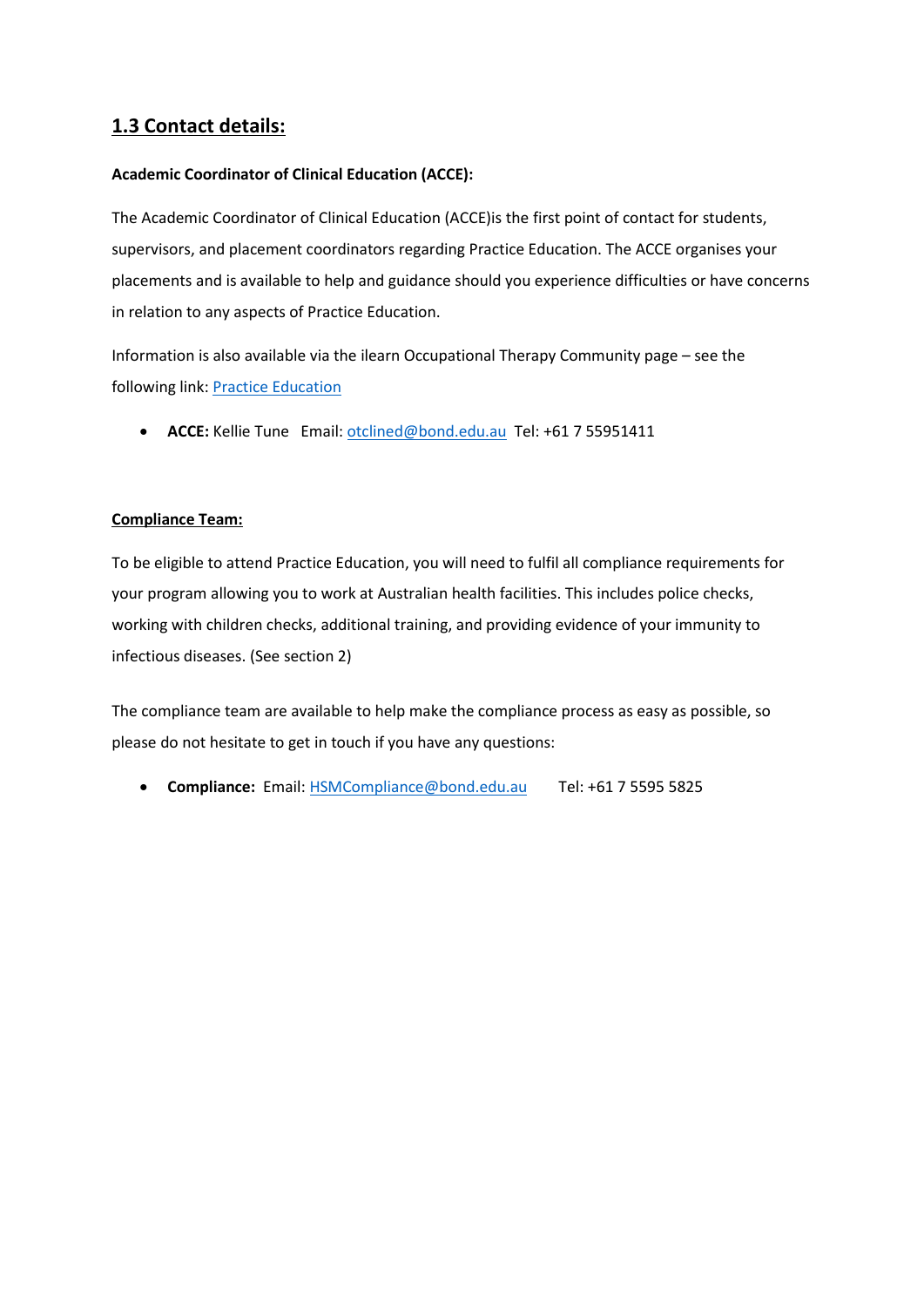| <b>Semester</b> | <b>Practice Education</b>                                                                                    | <b>Subject</b>    | <b>Total Hours</b> |
|-----------------|--------------------------------------------------------------------------------------------------------------|-------------------|--------------------|
| 1               | 2 days observational placement & practice education compliance workshop<br>$\overline{\phantom{a}}$          | OCTY71-100        | 12hrs              |
|                 | Accessibility audit of a public location<br>$\overline{\phantom{a}}$                                         | OCTY71-103        | 8hrs               |
|                 | Experiential learning, simulated patients, and case studies with Bond University<br>$\overline{\phantom{a}}$ | OCTY71-101        | 16hrs              |
|                 | Virtual Hospital                                                                                             |                   |                    |
| $\overline{2}$  | Occupational analysis<br>$\overline{\phantom{a}}$                                                            | OCTY71-104        | 16hrs              |
|                 | Site visit, case studies, interview skills, coaching skills OSCE<br>$\overline{\phantom{a}}$                 | OCTY71-105        | 20hrs              |
|                 | Case studies, Patient Safety OSCE, clinical skills modules<br>$\overline{\phantom{a}}$                       | OCTY71-106        | 12hrs              |
| 3               | $1st$ block placement 120 hrs (5 weeks x 3 days)<br>$\overline{\phantom{a}}$                                 | <b>OCTY71-701</b> | 120hrs             |
|                 | Fieldwork placement which may include schools, workplace health and<br>$\overline{\phantom{a}}$              | OCTY71-108        | 26hrs              |
|                 | community health job task analysis                                                                           |                   |                    |
|                 | Community group presentation- Service improvement<br>$\overline{\phantom{a}}$                                | OCTY71-110        | 8hrs               |
| $\overline{4}$  | 2 <sup>nd</sup> block placement 288hrs (9 weeks x 4 days)                                                    | <b>OCTY72-702</b> | 288hrs             |
|                 | Project placement as part of New Global OT subject (8 days)                                                  | OCTY71-111        | 64hrs              |
|                 | Simulation and school/ childcare site visit                                                                  | OCTYT71-109       | 30hrs              |
| 5               | 3rd block placement 384hrs (10 x weeks Full Time or 12 weeks x 4 days)<br>$\overline{\phantom{a}}$           | <b>OCTY73-703</b> | <b>384hrs</b>      |
| 6               | Case studies and presentations<br>$\overline{\phantom{a}}$                                                   | OCTY71-112        | 16hrs              |
|                 | Professional development clinical skills workshops                                                           | OCTY71-113        | 16hrs              |

## **1.4 Practice Education by Semester for Master of OT program, September intake:**

**Total: 1036hrs**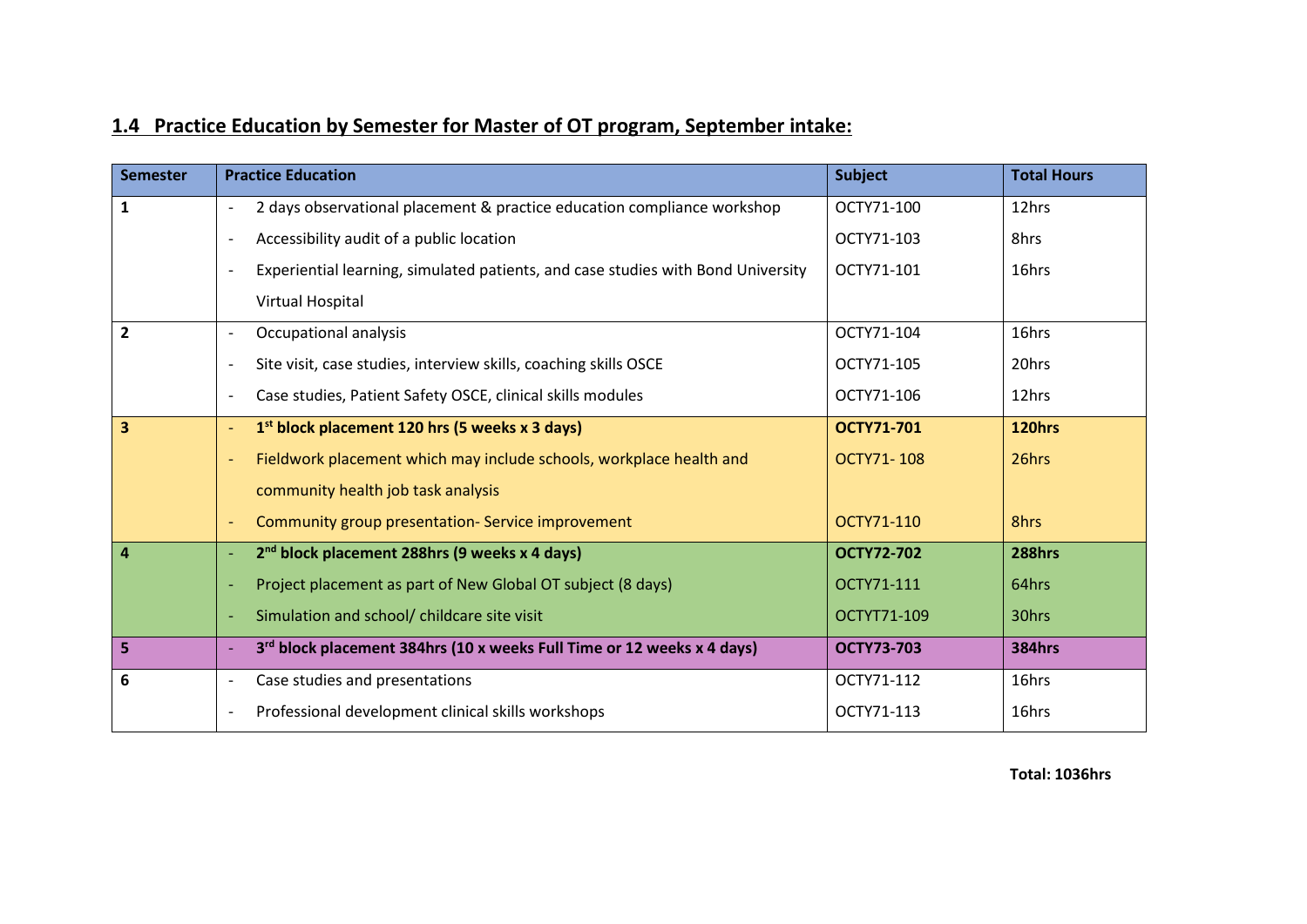| 1.5 Practice education by Semester for Master of OT program, May intake: |  |
|--------------------------------------------------------------------------|--|
|--------------------------------------------------------------------------|--|

| <b>Semester</b> | <b>Practice Education</b>                                                                                    | <b>Subject</b>    | <b>Total Hours</b> |
|-----------------|--------------------------------------------------------------------------------------------------------------|-------------------|--------------------|
| $\mathbf{1}$    | 2 days observational placement & practice education compliance workshop<br>$\overline{\phantom{a}}$          | OCTY71-100        | 12hrs              |
|                 | Accessibility audit of a public location<br>$\overline{\phantom{a}}$                                         | OCTY71-103        | 8hrs               |
|                 | Community group presentation- Service improvement<br>$\overline{\phantom{a}}$                                | OCTY71-110        | 8hrs               |
| $\overline{2}$  | Experiential learning, simulated patients, and case studies with Bond university<br>$\overline{\phantom{a}}$ | OCTY71-101        | 16hrs              |
|                 | hospital                                                                                                     |                   |                    |
|                 | Case studies, patient safety OSCE, clinical skills modules<br>$\overline{\phantom{a}}$                       | OCTY71-106        | 12hrs              |
|                 | SIMUCASE and school/ childcare site visit<br>$\overline{\phantom{a}}$                                        | OCTY71-109        | 30hrs              |
| 3               | $1st$ block placement 120hrs (5 weeks x 3 days)<br>$\overline{\phantom{a}}$                                  | <b>OCTY71-701</b> | 120hrs             |
|                 | <b>Occupational analysis</b><br>$\overline{\phantom{a}}$                                                     | OCTY71-104        | 16hrs              |
|                 | Site visit, case studies, interview skills. Coaching skills OSCE<br>$\blacksquare$                           | OCTY71-105        | 20hrs              |
|                 |                                                                                                              |                   |                    |
| 4               | Case studies and presentations<br>$\overline{\phantom{a}}$                                                   | OCTY71-112        | 16hrs              |
|                 | Workshops<br>$\overline{\phantom{a}}$                                                                        | OCTY71-113        | 16hrs              |
|                 | Fieldwork placement which may include schools, workplace health and<br>$\overline{\phantom{a}}$              | OCTY71-108        | 26hrs              |
|                 | community health job task analysis                                                                           |                   |                    |
| 5               | 2 <sup>nd</sup> block placement 288hrs (9 weeks x 4 days)<br>$\overline{\phantom{a}}$                        | <b>OCTY72-702</b> | 288hrs             |
|                 | Project placement as part of New Global OT subject64 hour)                                                   | OCTY71-111        | 64hrs              |
| 6               | 3rd block placement 384hrs (10 weeks full time or 12 weeks x 4 days)                                         | <b>OCTY73-703</b> | <b>384hrs</b>      |

 **Total: 1036hrs**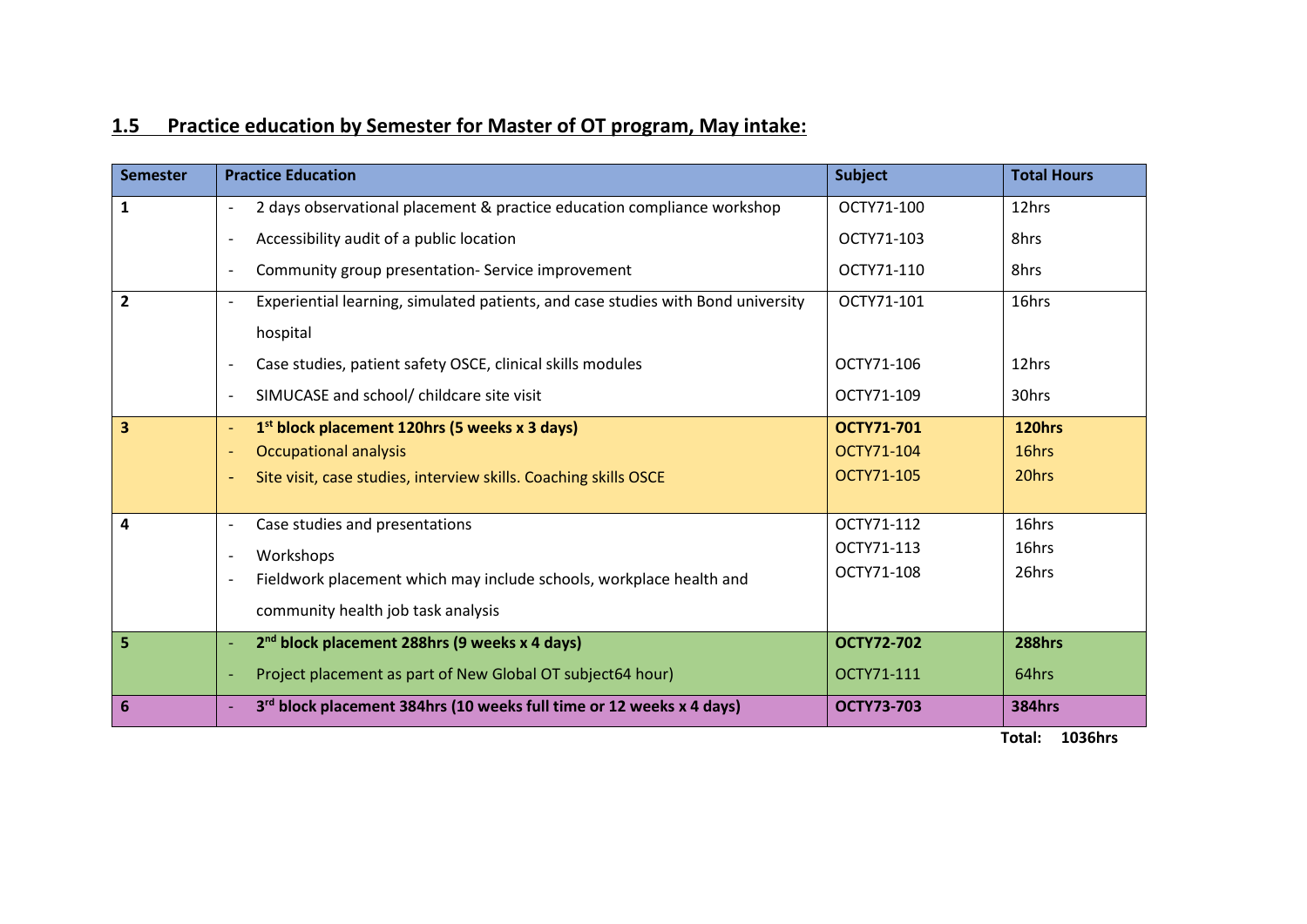## **Section 2 – Practice Education roles, responsibilities and requirements**

## **2.1 Compliance requirements for the program:**

Preparation for practice education begins the moment you enter the program. Your priority and responsibility are to make sure that you are compliant with all pre-placement requirements including:

- 1. Always hold a current and valid Blue Card QLD Working with Children's check (Blue Card)
- 2. New South Wales Working with Children Check (NSW WWCC).
- 3. Have a recent National Police Check (NPC) and notify the university of any changes to your criminal history (**and** Overseas Police Check for **international students only)**.
- 4. Hold a current Provide First Aid (**HLTAID003)** & Provide CPR (**HLTAID001)** accreditation.
- 5. QLD Health ilearn Training, Deed Poll and Orientation Checklist
- 6. NSW Health Code of Conduct and Immunisation Assessment Forms
- 7. Complete all vaccinations. You will be required to produce vaccination records and/or blood tests (recent serology results) to confirm immunity towards: Hep B, MMR, Varicella, dTPa, flu, HIV, HCV, TB risk assessment.
- 8. Notify the Academic Coordinator of Clinical Education (Occupational Therapy) if you have health issues or a disability that may impact on your performance during practice education
- 9. **Documents to read, complete and sign** please download:

<https://bond.edu.au/files/3826/compliance%2520handbook.pdf>

**\* see pages 6 & 7 for a comprehensive list of the documents to read, complete and sign.** 

For any questions regarding compliance please contact:

**Email:** [HSMCompliance@bond.edu.au](mailto:HSMCompliance@bond.edu.au?subject=Compliance)

**Tel:** [+61 7 5595 5825](tel:+61755955825)

## *Please note: Many of these requirements will need to take place ahead of time and can take several months for processing. This is why we ask you to complete these tasks by orientation week.*

A copy of all these documents must be submitted to the Osler system prior to placement. **The due date for all documents to be uploaded will be by orientation week of your first semester**. Failure to submit these documents in a timely manner means that you will not be able to attend placement, and you may be unable to complete the subject and/or program.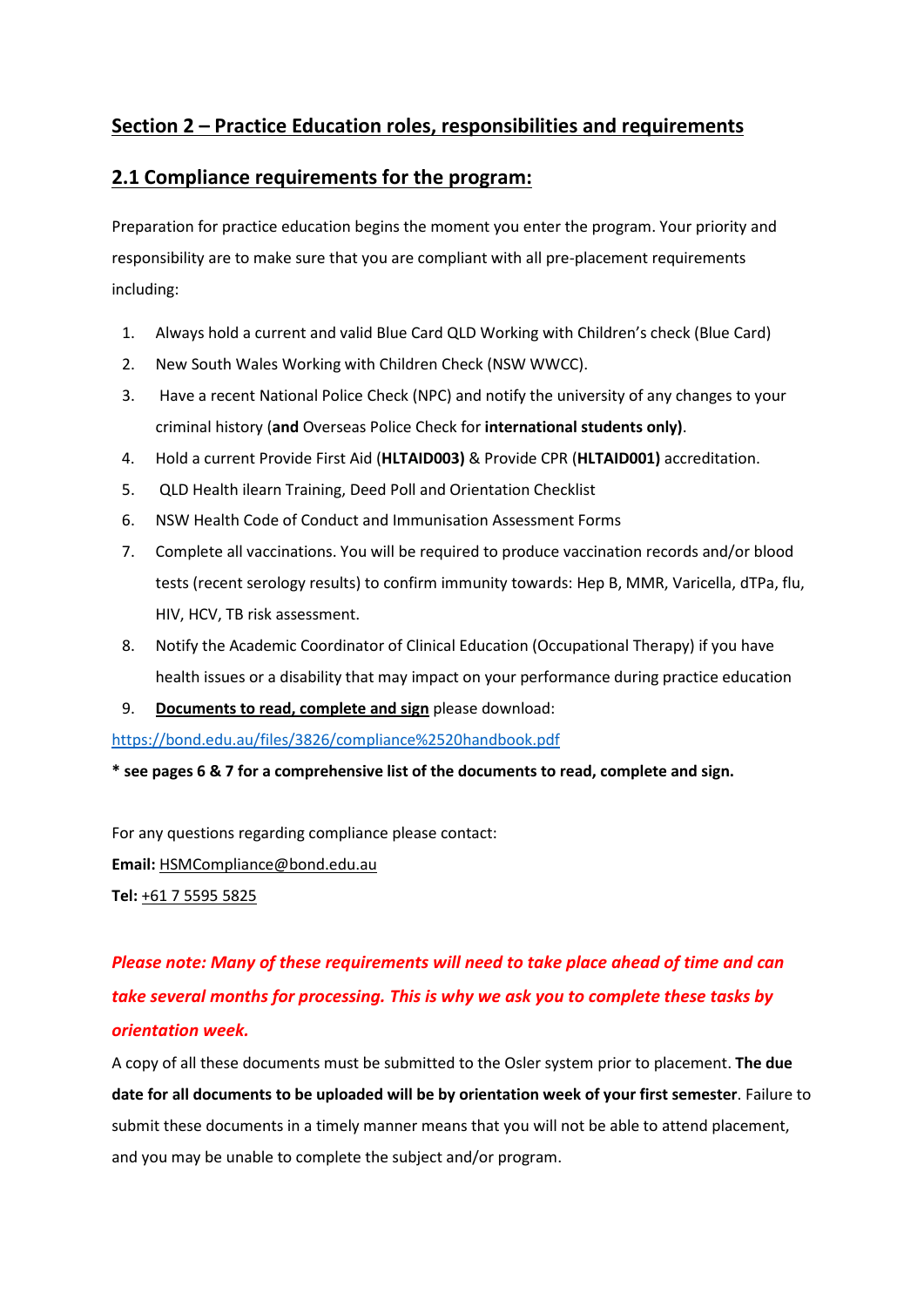For up-to-date information around the costs associated with clinical placement vaccinations/checks, please see the website below

[https://bond.edu.au/future-students/study-bond/how-apply/fees-costs/other-costs](https://bond.edu.au/future-students/study-bond/how-apply/fees-costs/other-costs-consider/faculty-health-sciences)[consider/faculty-health-sciences](https://bond.edu.au/future-students/study-bond/how-apply/fees-costs/other-costs-consider/faculty-health-sciences)

## **2.2 What to do to prepare for placement?**

- $\checkmark$  Make time to attend the placement e.g., organise childcare, advise your workplace. Part time employment commitments are not considered special circumstances and placement location/dates will not be modified to accommodate student work commitments outside of the course.
- $\checkmark$  Make transport and accommodation arrangements
- $\checkmark$  Contact your clinical educator 2 weeks prior to commencement to introduce yourself and ascertain details such as location, hours of attendance, uniform requirements, parking and other site-specific requirements.
- $\checkmark$  Complete any extra site-specific pre-orientation (e.g., QLD Health or NSW Health online modules)
- $\checkmark$  Attend the pre-placement briefing completed by the University
- $\checkmark$  Attend site specific orientation day if requested by your placement site
- $\checkmark$  Inform the Academic Coordinator of Clinical Education (Occupational Therapy) if you have been allocated to a facility where you have previously or currently work, have a relative working, where you are currently or have previously been in receipt of services from the facility, or have a relative in receipt of services from the facility. These instances will be considered on a case-by-case basis and you may be allocated to an alternative placement.

## **2.3 Where will my placements occur?**

Given the range of practice contexts around Australia, there is a strong likelihood that you will be allocated a placement in a regional, rural or other area beyond the Gold Coast region. You should prepare to **attend at least one placement beyond the Gold Coast region** throughout the program. For those students with genuine hardship or extenuating circumstances (carer responsibilities for children or parents, medical/health condition requiring close access to specialists) where you may be unable to attend a distant placement, you will need to negotiate with the Academic Coordinator of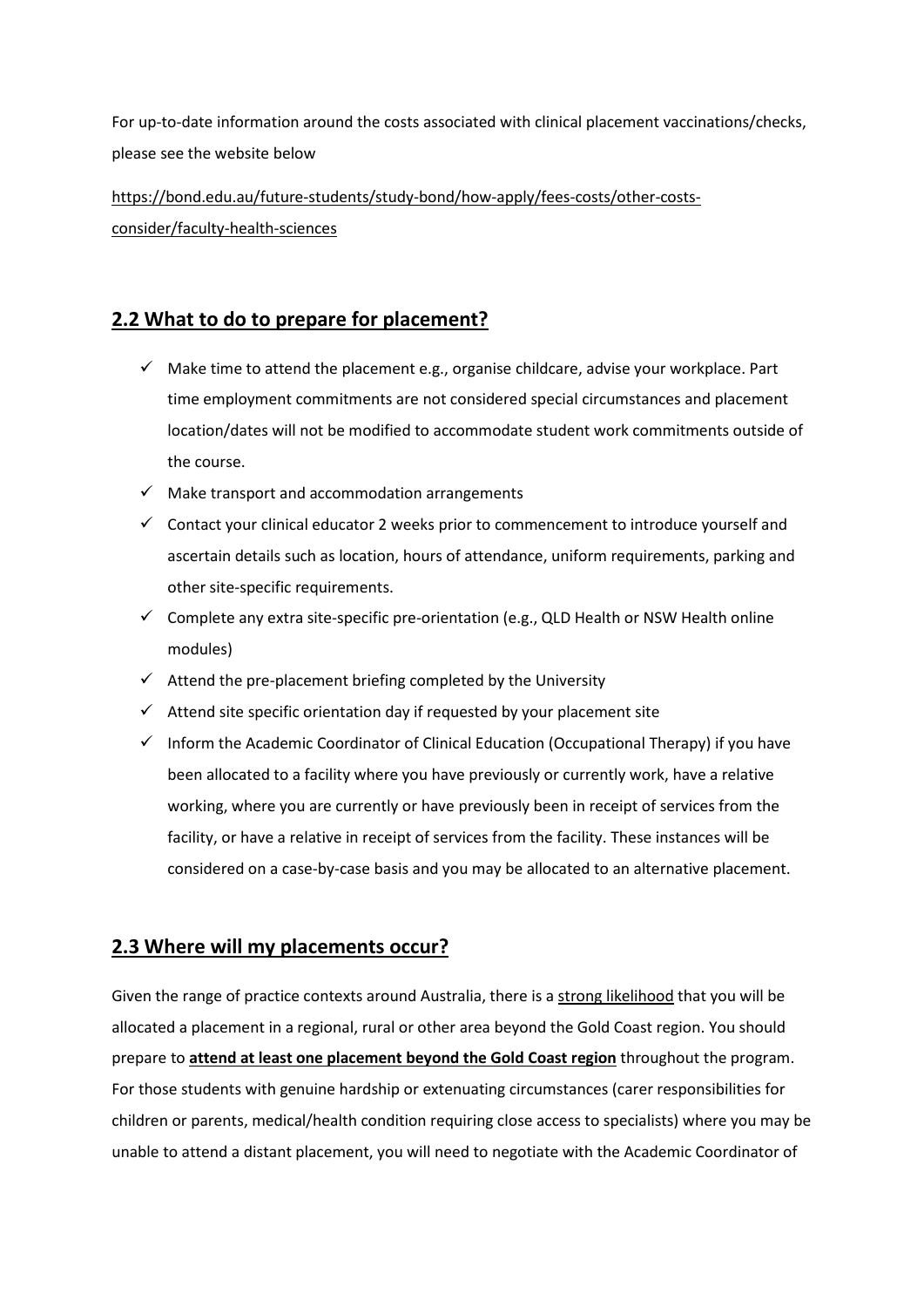Clinical Education (Occupational Therapy) prior to or on commencement of the Program, or as early as reasonably practicable.

Consider applying to the Student Opportunity Fund to help cover some costs associated with placement like fuel, hospital parking fees, tolls, accommodation. See link for more information <https://bond.edu.au/current-students/opportunities/grants-scholarships/student-opportunity-fund>

## **2.4 Types of placement required**

Prior to graduation MOT students are required to take up a variety of placements, in accordance with WFOT and OT Council requirements. This includes a "depth and breadth of experiences" that require students to integrate skills, attitudes, and knowledge to practice with a range of different people with different needs and in a variety of contexts. Including a range of age groups, clients that have recently acquired and or have long-standing health needs and interventions that focus on the person, the environment and occupation. (World Federation of Occupational Therapists Minimum Standards for the Education of Occupational Therapists, 2016).

Student experiences will also encompass variations of the following parameters:

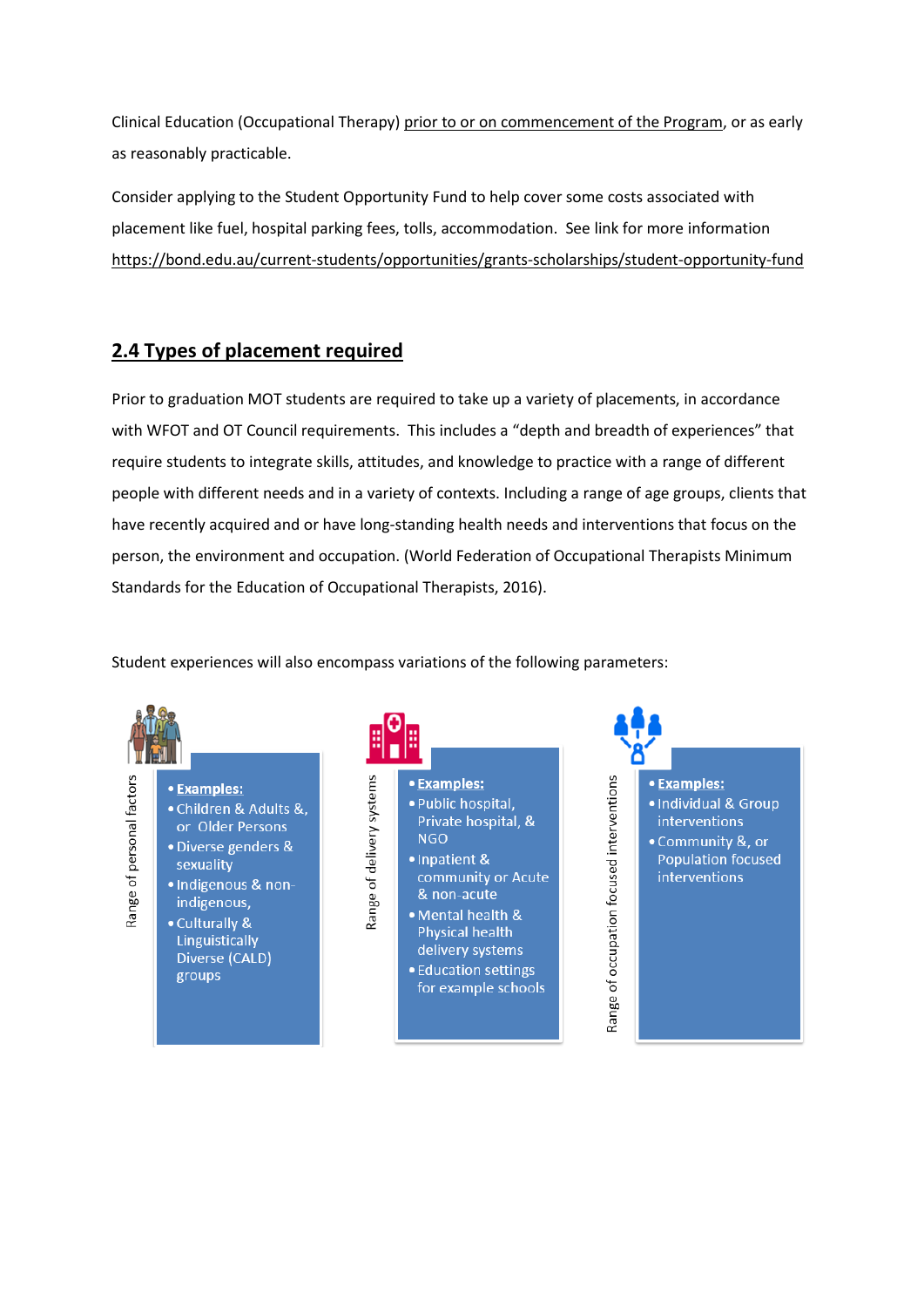## **2.5 Pre and Post placement workshops:**

Attendance at all block placement Practice Education workshops is mandatory. If you are unable to attend, you need to contact the ACCE as soon as possible to arrange a time to make up missed content and to ensure you are prepared for your placement.

## **2.6 Allocation of Placement:**

The process for allocation for block placement practice education is as follows:

1. Students to submit survey with preferences for clinical areas of interest, made available during **OCTY71-106. Be aware you can update this before each placement allocation.**

2. Students will be given between 3 – 6weeks notice of their allocated placement via email. (Please note the ACCE will endeavour to find placements to meet your preferences and circumstances however the availability of placements is out of our hands and we are dependent on services to offer placements that fit in with timetables and varied circumstances. So, whilst everything will be done to meet your requirements at times you may be allocated a placement that is not your first preference. Also note that placements can often be cancelled with short notice by supervisors and the ACCE will then need to find you a replacement that may not be a preference.

3. Once you have attended the preplacement briefing and received your placement allocation with clinical educator details, please send an introductory email two weeks prior to starting your placement.

## **2.7 On placement:**

During placement you should abide by all conduct requirements described in the Bond University Master of Occupational Therap[y Program Charter.](https://bond.edu.au/search/about-bond?search=Student+Charter&category=) The charter describes a range of professional behaviours and orientates you to relevant codes of ethics and standards. It is your responsibility during placement to comply with all workplace procedures and instructions, including abiding by occupational health and safety requirements.

**Note:** The MOT program charter can be found on ilearn via the OT community page and the OT Academic regulations tab or via the following link MOT Program charter.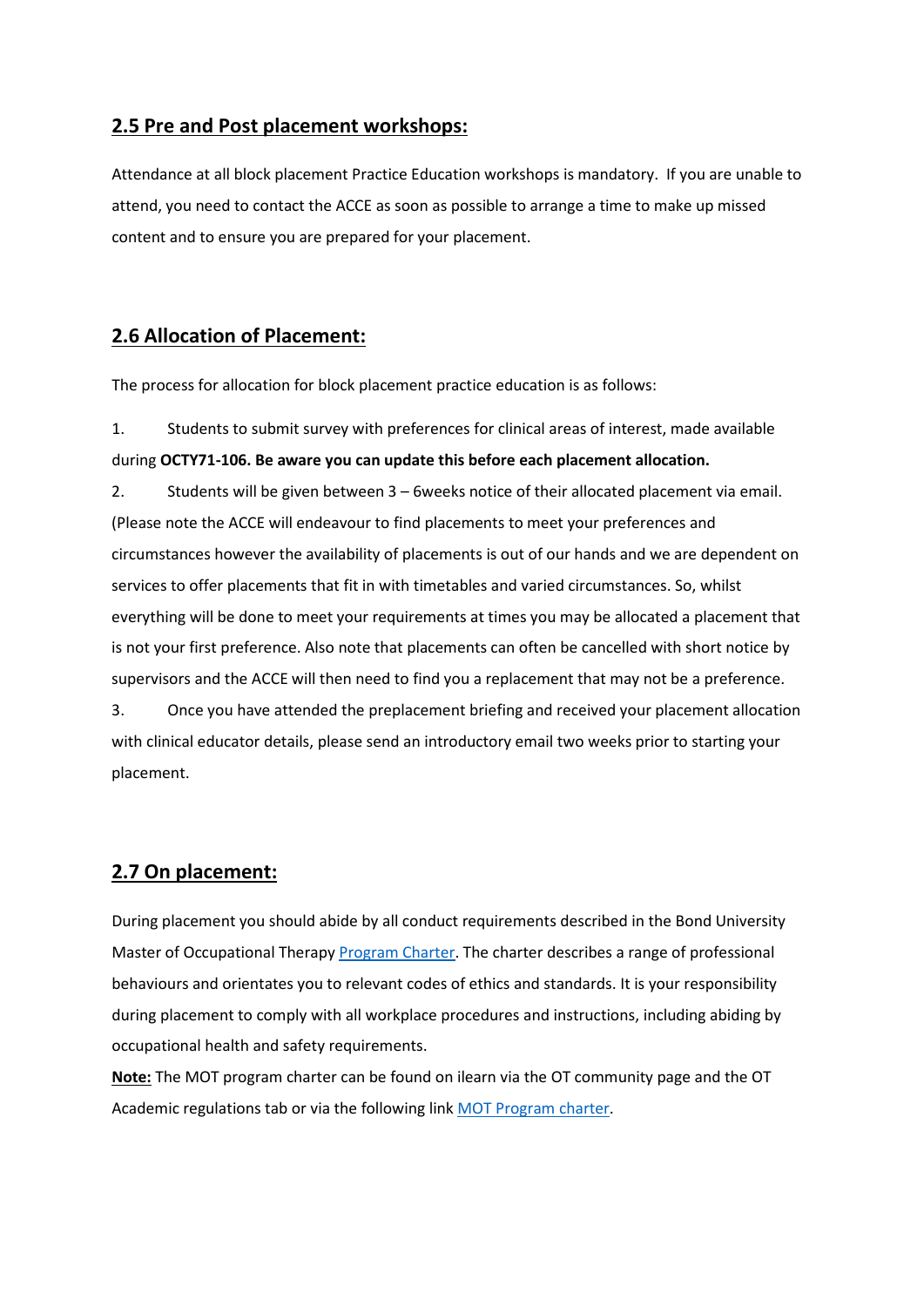While on your block placement it is your responsibility to complete and **submit three vital documents**:

#### **1. Learning Agreement:**

- Your learning agreement is negotiated between yourself and your practice educator.
- The learning agreement should be completed by the second week of placement and uploaded to ilearn. It should then be uploaded at the end of the placement with your practice educators' signature against goals achieved.
- Learning agreements are required for all block placements.
- The Bond University template should be used and will be provided to you.

#### **2. Practice Education Log:**

- You will be required to complete a log of hours for all your placements and all work integrated learning.
- This must be signed by your practice educator or subject coordinator and submitted on ilearn at the end of placement or end of semester.
- The Bond University template should be used and will be provided to you.

#### **3. Fieldwork Reflection Journal:**

- You are required to complete weekly reflections whilst out on your block placement.
- Your journal will need to be submitted on ilearn at mid-way and at the end of your placement
- The Bond University template should be used and will be provided to you.

If at any time during placement you are unwell, or your health or personal circumstances changes (e.g., death of a family member) it is **important to notify your practice educator and the Academic Coordinator of Clinical Education (Occupational Therapy).** In instances where you have an infectious illness you should not attend the placement facility.

In the case of an accident, injury, or other relevant incident during placement you should notify your practice educator and follow your local workplace procedures, as well as notifying the Academic Coordinator of Clinical Education (Occupational Therapy). You will be advised of appropriate forms that must be completed to document the incident. Non-compliance with any aspects described above or in the Charter my **result in withdrawal from the practice education experience**, in which case you may be unable to complete the subject and/or program.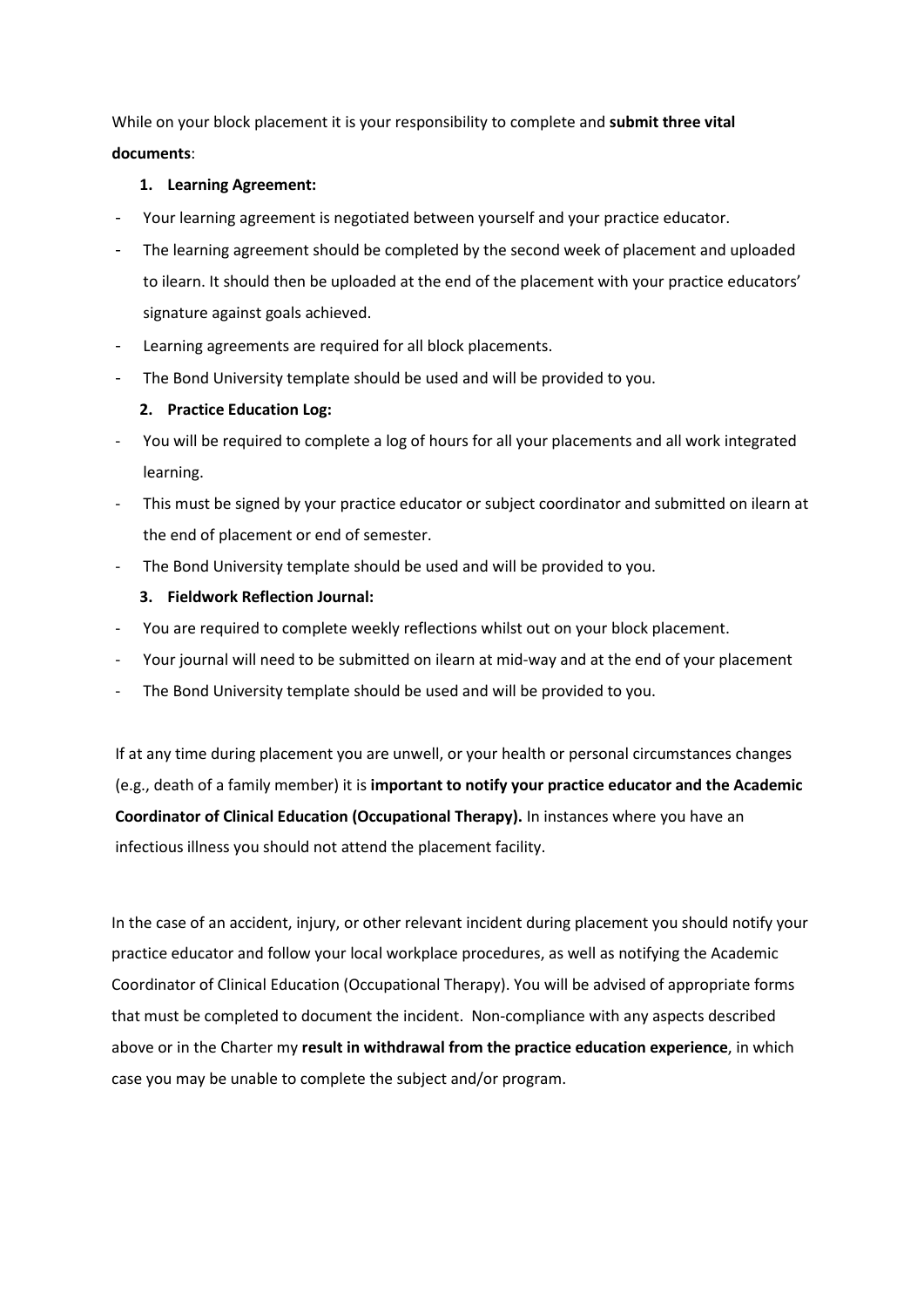## **Section 3: Assessment, Supervision and problem solving on placement**

## **3.1 How will you be assessed?**

The Master of Occupational Therapy program at Bond University is designed to prepare students to meet the Australian competency standards for occupational therapists and the World Federation for Occupational Therapy (WFOT) minimum standards for the education of occupational therapists These competency standards outline professional behaviours and skills all occupational therapists should demonstrate to practise safely and ethically.

Please review information regarding the Australian competency standards for occupational therapists on the Occupational Therapy Board of Australia's website:

<https://www.occupationaltherapyboard.gov.au/codes-guidelines/competencies.aspx>

To assess your progress on the development of the Australian competency standards for occupational therapists, Bond University uses the Student Practice Evaluation Form – (SPEF-R2) in your three block placements. The SPEF-R2 is a standardised assessment tool that is currently used across Australia universities. This tool is a pass/fail tool so the overall grade for your block placement subjects will be either pass or fail. Standard appeal processes apply if you feel that your grade does not reflect your observed performance.

The SPEF-R2 assesses your performance across a range of domains including:

- **1.** Professional Behaviour
- **2.** Self-Management Skills
- **3.** Co-worker Communication
- **4.** Communication Skills
- **5.** Documentation
- **6.** Information Gathering
- **7.** Service Provision
- **8.** Service Evaluation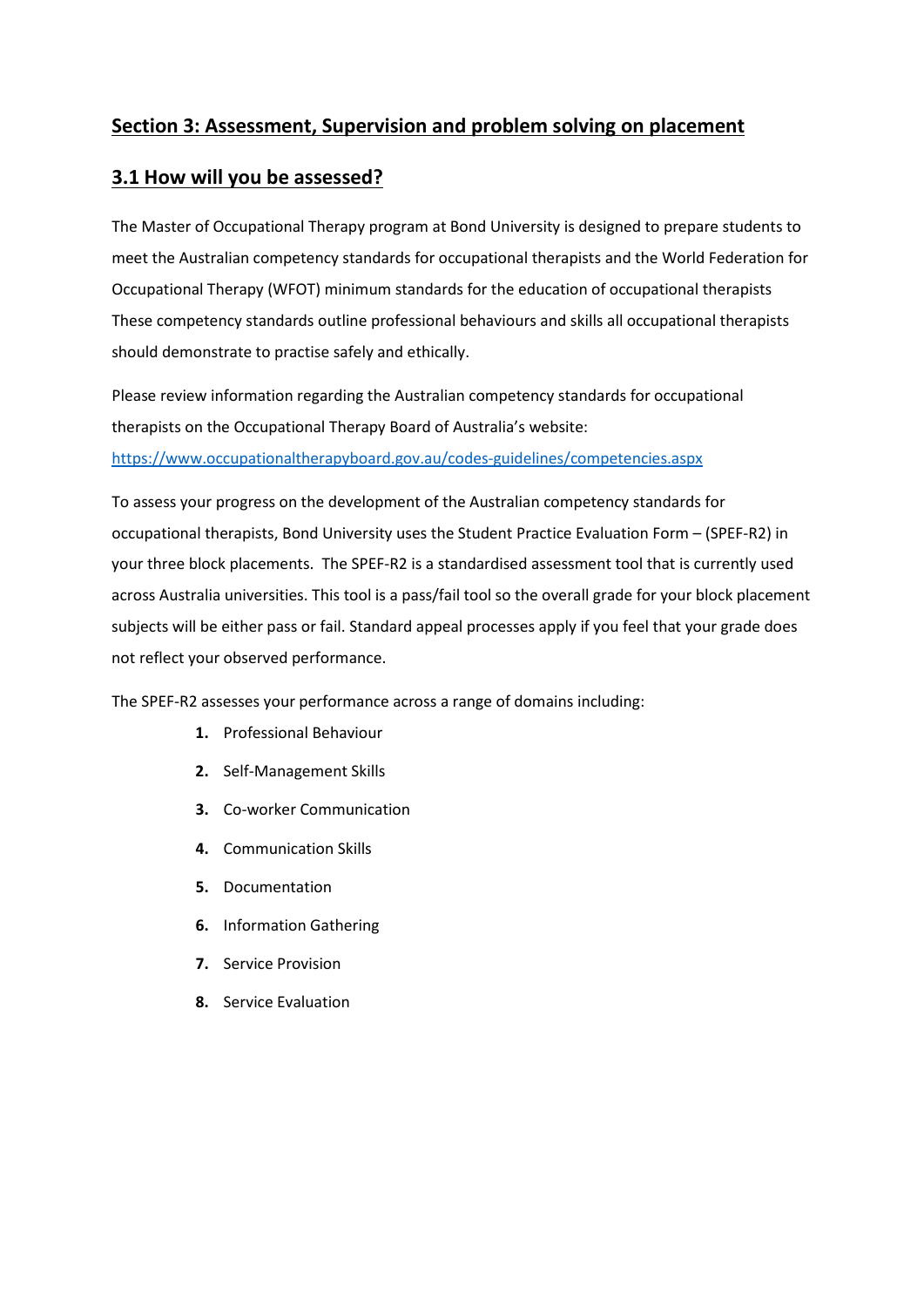## **3.2 Supervision:**

Supervision is an integral aspect of practice education. Supervision provides an opportunity for you and your practice educator to reflect on your learning opportunities and your performance, your practice educator may provide feedback or focussed guidance on how to continue to develop your skills, and to establish learning goals and opportunities for the future. Supervision can be both formal (e.g., where you set aside a focussed session of up to 1 hour to discuss with your supervisor) or informal (e.g., discussing with your supervisor after a session with a client, in a car between visits, or asking questions while working on tasks).

An important part of supervision is being open with your supervisor in the context of a respectful, professional relationship. Your supervisor will expect you to explain your professional reasoning, both concerning what you have observed as well as the information gathering and service provision you have taken part in. You should also expect to communicate your progress and how you are managing your caseload and time. You will also be expected to be proactive in preparing following, and following up from, supervision. Before each supervision session, you should develop a range of reflections, questions and your initial plans and objectives moving forward.

There are multiple models of student supervision and student placements. Some of the common models are described below, although this list is by no means exhaustive.

| <b>Supervision/Placement</b> | <b>Description</b>                                                                  |  |  |
|------------------------------|-------------------------------------------------------------------------------------|--|--|
| <b>Model</b>                 |                                                                                     |  |  |
| One-on-one                   | One-on-one supervision is the style of supervision that students are usually most   |  |  |
|                              | familiar with. With one-on-one supervision you will have a dedicated practice       |  |  |
|                              | educator. While this is a traditional model of supervision, one of the drawbacks of |  |  |
|                              | the approach is that the close supervision can limit your ability to be autonomous  |  |  |
|                              | and develop confidence with acting independently (with oversight).                  |  |  |
| Collaborative                | This is also known as a one-to-many model of supervision. With this model there     |  |  |
|                              | will multiple students to one practice educator. It is common for there to be one   |  |  |
|                              | practice educator and two students. While you are likely to receive less individual |  |  |
|                              | attention from your supervisor using this model, you are likely to receive useful   |  |  |
|                              | feedback and support from your peer.                                                |  |  |
| Group supervision            | Group supervision can take many forms (e.g., multiple mentoring, shared             |  |  |
|                              | supervision, inter-agency placements) where there are multiple practice educators   |  |  |
|                              | and one or more students. These placements work well when practice educators        |  |  |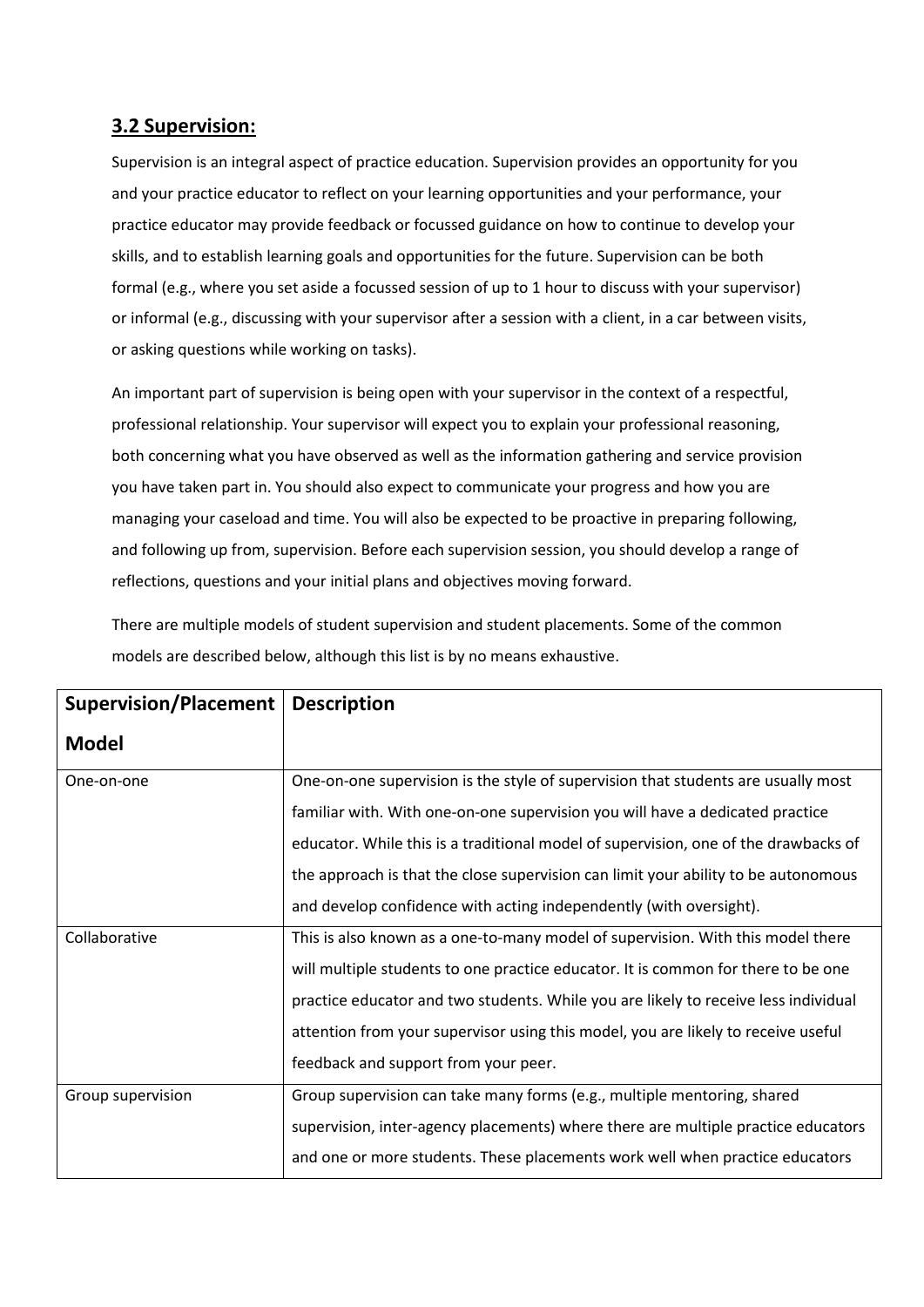|                     | and students have similar expectations and understanding of the practice              |
|---------------------|---------------------------------------------------------------------------------------|
|                     | placement. While having multiple supervisors means that you will have to adapt to     |
|                     | multiple styles, you are also likely to benefit from a broader range of experience    |
|                     | and skills to draw on and a higher likelihood of finding a supervisory style that     |
|                     | works for you.                                                                        |
| Role emerging       | You will be placed in a service where there has previously been no or limited         |
|                     | occupational therapy involvement. Supervision would occur from a workplace            |
|                     | supervisor who is not an OT, along-side a supervisor from the university who is an    |
|                     | OT. Many students find that the responsibility and autonomy associated with a         |
|                     | role-emerging placement make them feel more confident in their skills and abilities   |
|                     | and helps to develop important skills such as communication and evidence-based        |
|                     | practice at a high level. Conversely, students may feel that they have less           |
|                     | opportunity to practice hands-on skills. On balance, it is often useful if students   |
|                     | experience a mix of both more traditional, as well as role-emerging or project        |
|                     | placements.                                                                           |
| Project placements  | Project placements are like role-emerging placement in regard to challenges and       |
|                     | benefits, and supervision styles. Supervision may be conducted by a university-       |
|                     | based practice educator or a practice-educator from industry. With a project          |
|                     | placement, students will usually conduct a discrete project such as developing a      |
|                     | training program or setting up a new service within an existing occupational          |
|                     | therapy workplace.                                                                    |
| Student-led clinics | Student-led clinics are increasingly used to provide students with sustainable        |
|                     | opportunities to develop practice skills and knowledge. In student-led clinics, a     |
|                     | practice educator provides supervision (usually in the collaborative or group style   |
|                     | described above), but students are usually responsible for running the clinic, seeing |
|                     | all or most clients, and handing over and providing training to subsequent student    |
|                     | groups in the clinic. Student led clinics often have a limited scope to ensure that   |
|                     | clients' needs can be met by the students' competencies (under supervision).          |
|                     | Having a mix of student-led clinical placements and other placement styles can help   |
|                     | students to develop a broader range of skills.                                        |
|                     |                                                                                       |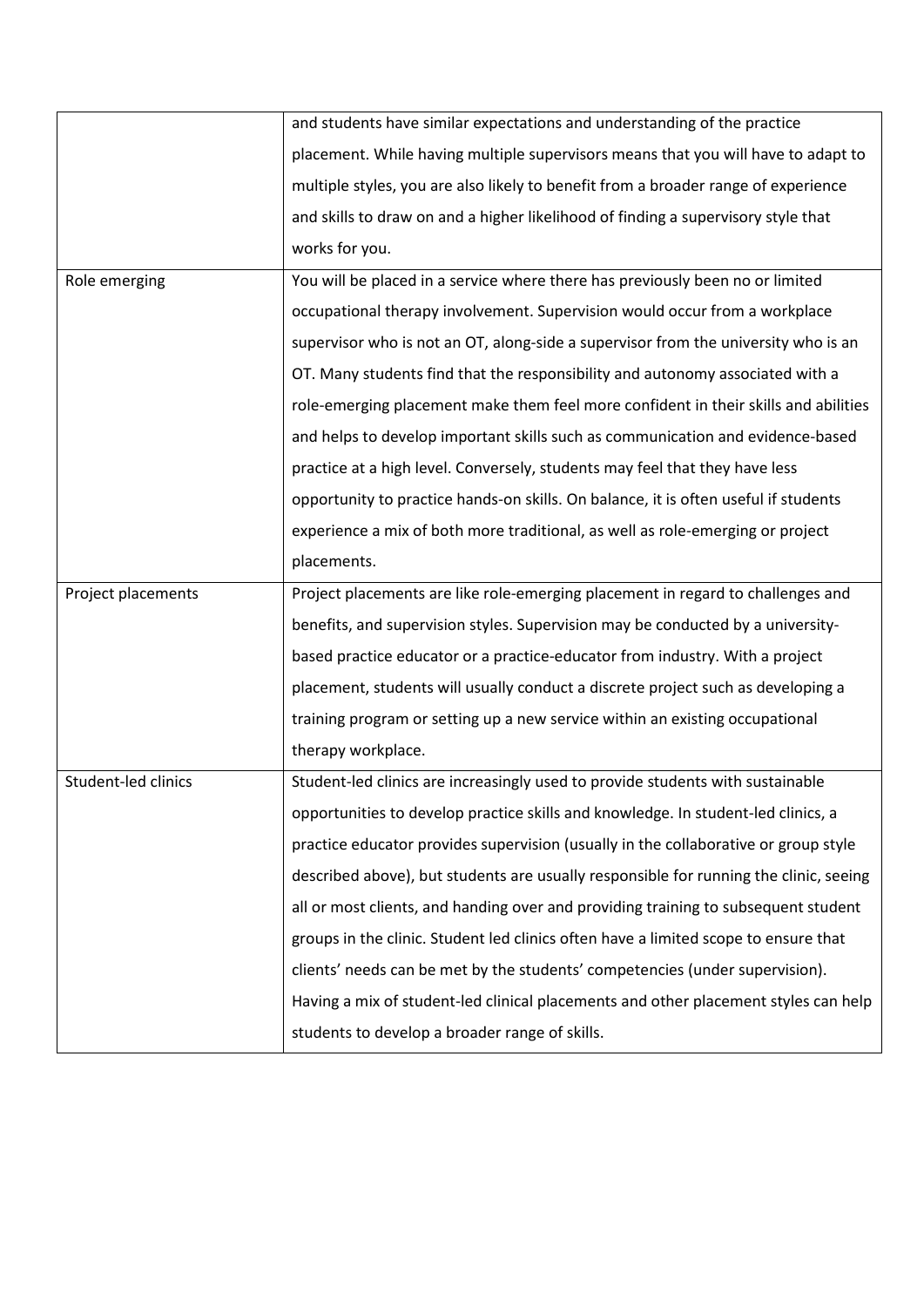### **3.3 If problems arise:**

If you are having trouble achieving competency in an area, it is important that you communicate early with your practice educator as well as the Academic Coordinator of Clinical Education (Occupational Therapy). Your educators can help you to put these challenges in context, and can also help you to identify approaches, resources and learning opportunities that can help you achieve your competencies and pass the placement. The final weeks of placement are often too late to be developing new skills, so it is important to address these needs early.

The Academic Coordinator of Clinical Education (Occupational Therapy) is also a key contact if concerns arise during placement including, but not limited to:

• Feedback: e.g., a lack of regular or clear feedback from the practice educator.

• Quality of supervision: e.g., a lack of opportunities to receive supervision or provide feedback from the student perspective. Your practice educators are usually very busy, but there may be strategies that can help you to achieve the supervision that you need.

• Access to clients: If there is less access to clients than would be reasonably expected on the placement, it is important to let the Academic Coordinator of Clinical Education (Occupational Therapy) know. While it is common to have 'paperwork days' where you may follow up with several clients that you have seen on other days, having multiple days with no contact may not be acceptable.

• Bullying, harassment, or discrimination: These behaviours are not acceptable in any workplace and should be notified to the practice educator and/or Academic Coordinator of Clinical Education (Occupational Therapy). You have the right to expect a safe and fair work environment, including interactions with your clients, practice educator and other staff and students.

#### **3.4 Insurance:**

The university holds an appropriate level of public and product liability insurance to meet the requirements for registration of occupational therapy students. If you practice educator or the service requests a certificate of currency or other insurance document, please contact the Academic Coordinator of Clinical Education (Occupational Therapy) who will arrange the latest documentation.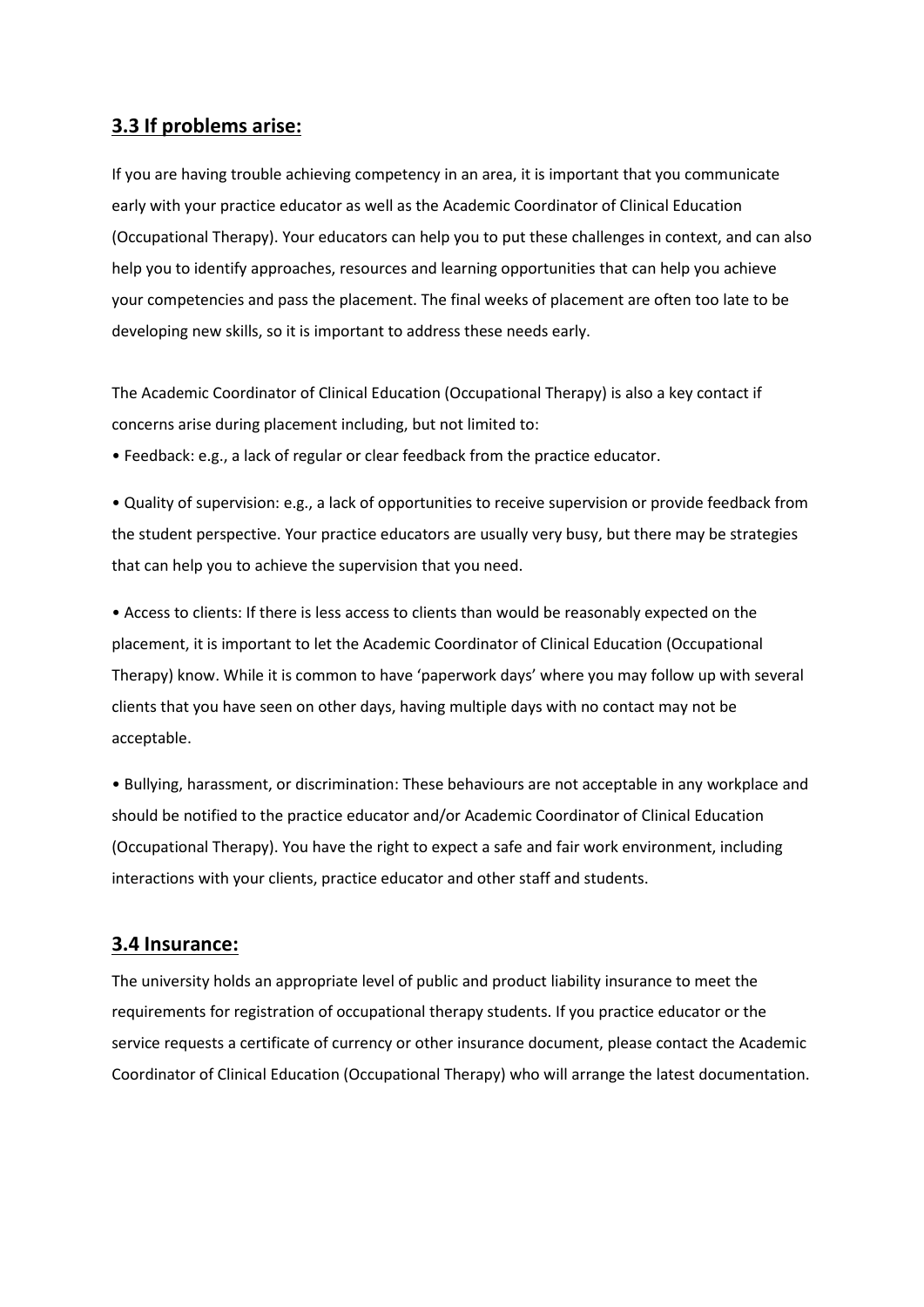## **Section 4 -FAQ'S and tips for a great Practice Education experience:**

## **4.1 Frequently Asked Questions:**

#### **Question: What is fieldwork/practice education?**

**Answer:** Fieldwork also known as "clinical placements" or "practice education" is when students work with clients applying learnt content under supervision from a qualified health professional usually an occupational therapist.

#### **Question: What is required before I can start practice education?**

**Answer:** Students must meet compliance requirements set by the placement provider. At a minimum, students must have a current and valid Blue Card, NSW Working with Children Check, National Police Check, hepatitis B and other mandatory vaccinations, and current Provide First Aid (HLTAID003) & Provide CPR (HLTAID001) accreditation. If the student is not compliant, they will not be able to attend placement, and this will impact on their progression in the program.

#### **Question: Am I expected to look for practice education opportunities as a student?**

**Answer:** When students enrol in the Master of OT program practical education experience is embedded in the program and organised by the university. The faculty employs a range of staff who are responsible for organising fieldwork for students. Students do **not** look for fieldwork themselves and are NOT to contact OTs directly to ask them to take students.

#### **Question: When does practice education occur?**

**Answer:** Practice education is spread throughout the program and ranges from a few hours of fieldwork to block placements lasting several weeks or months. There is a total of 3 block placements. One occurs during your first year and the other two occur in your final year.

#### **Question: Where does fieldwork occur?**

**Answer:** Students are placed in a public, not for profit and / or private health or human services facility in and around Brisbane metropolitan, Gold Coast, Northern New South Wales area and in other states.